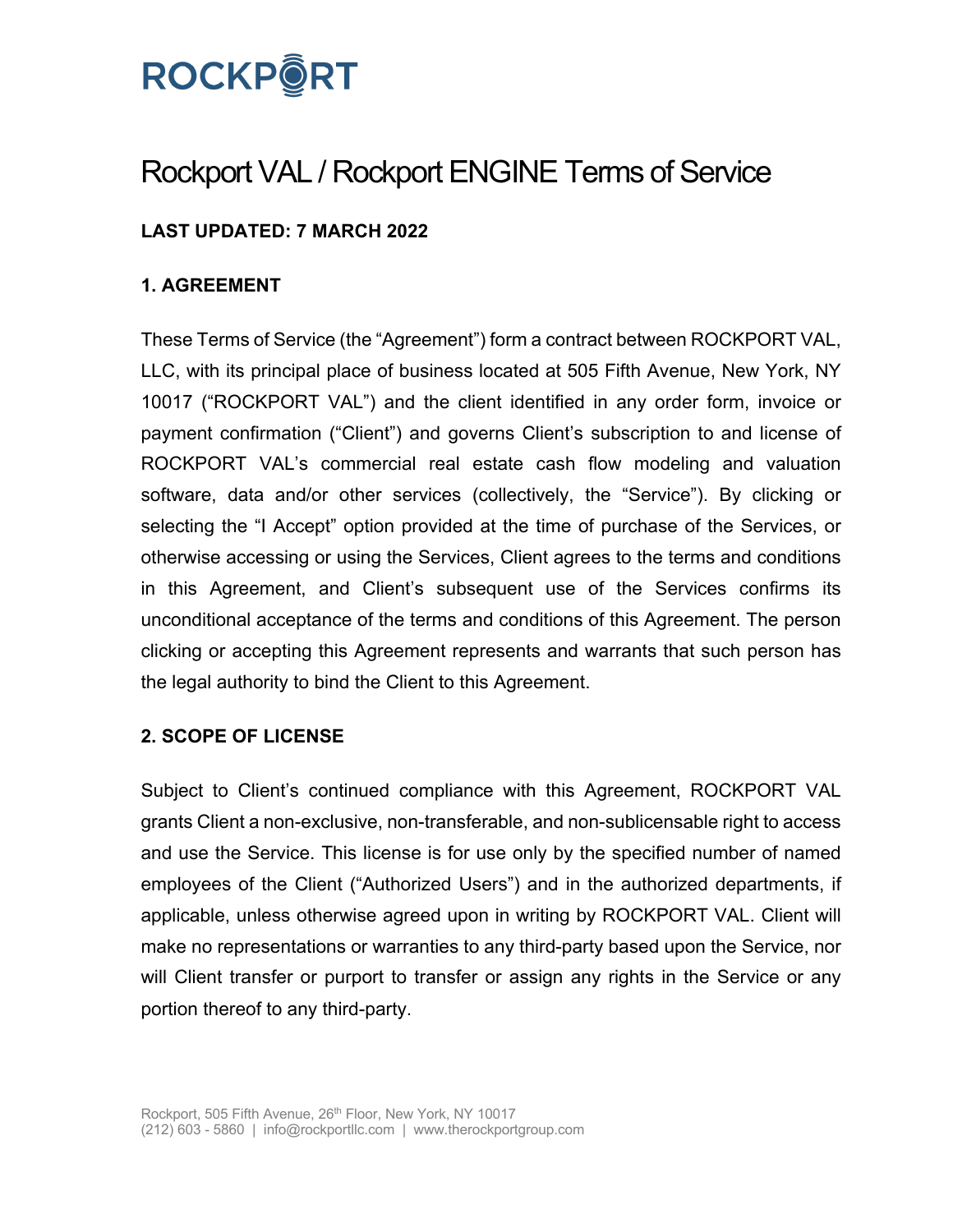## **3. AUTHORIZED USERS**

To use this Service, Authorized Users must be registered and receive passwords. Client is responsible for maintaining the confidentiality of its passwords and agrees not to allow Authorized Users to share passwords or log in information. Client is fully liable for all use of the Service under its passwords, including any use by a user not authorized by Client who accesses the Service using Client's passwords. ROCKPORT VAL may terminate a password and require a new password if it believes that the password is being used without authorization or contrary to the Agreement. Client agrees to promptly notify ROCKPORT VAL of any unauthorized use of its passwords or other breach of security. Client's failure to comply with the terms of this section may subject Client to additional fees. Client is solely responsible for obtaining, installing, maintaining, and operating, at its own expense, compatible computer equipment and communications devices as required to utilize the Service meeting the minimum configuration requirements published from time to time by ROCKPORT VAL.

#### **4. BETA TESTING, EVALUATION AND DEMONSTRATION USE 'Trial Use'**

If Client has received access to the Service for trial or evaluation purposes or has been provided access to the Service for demonstration or beta testing purposes, Client is permitted to use the Service for beta testing, trial, evaluation or demonstration (i.e. non-production) purposes only for fourteen (14) calendar days unless a longer period is approved in writing by ROCKPORT VAL. Trial Use of the VAL application excludes commercial use. Use of the trial license for commercial purposes subjects Client to the then-current annual license fee. Client may provide suggestions for changes or enhancements to the Services, which ROCKPORT VAL may accept or reject in its sole discretion. The Service may contain an automatic disabling mechanism that prevents its use beyond the permitted beta testing, trial, evaluation or demonstration period. Access to and use of the Software for beta testing, trial, evaluation or demonstration purposes is entirely at Client's own risk. IF THE SERVICE IS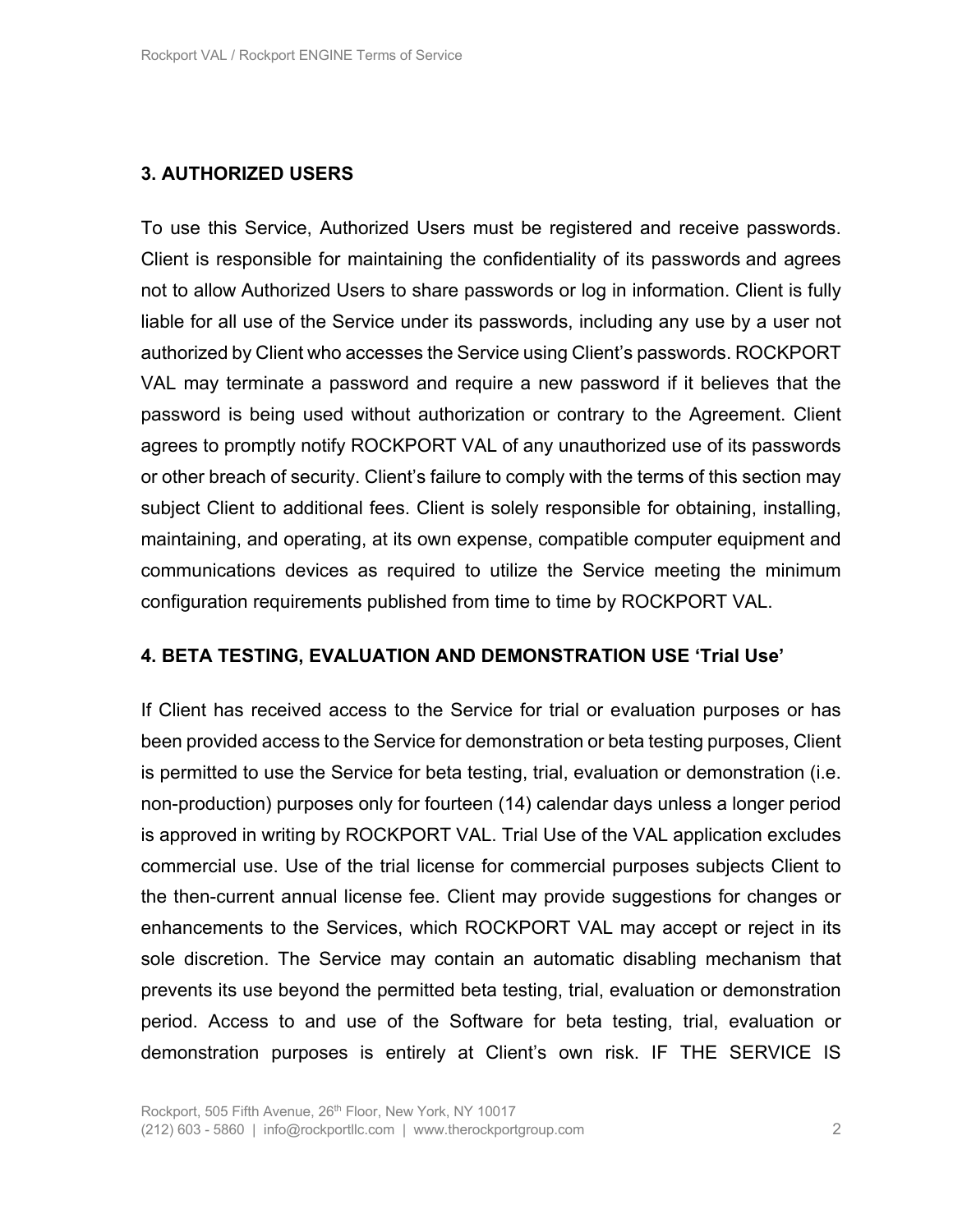PROVIDED FOR BETA-TESTING, TRIAL, EVALUATION OR DEMONSTRATION PURPOSES, THE SERVICE IS PROVIDED "AS IS", FREE OF CHARGE AND ANY WARRANTY IN SECTION 11 AND OBLIGATIONS IN 14(a) OF THIS AGREEMENT WILL NOT APPLY. If Client has a paid subscription for the Service, then this section does not apply.

## **5. EDUCATIONAL USE**

(a) If Client has been granted access to the Service for educational purposes directly related to Client's academic coursework, Client represents that Client is a student or teaching professional in an academic program in which the Service is being or will be used ("Educational Purpose") and agrees to use the Service and information, data or work product derived from the Service solely for the Educational Purpose and not for any commercial purpose. Upon completion of Client's applicable academic coursework, Client shall cease to have access to the Service and shall return or destroy data derived from the Service together with all copies and all documentation and related materials.

Client shall not directly or indirectly, (i) use the Service or information, data or work product derived from the Service for any purpose other than the Educational Purpose, (ii) sell, assign, lease, sublicense, disclose, grant access to, or otherwise transfer the Service or information, data or work product derived from the Service or any copy thereof to any other party, (iii) reverse engineer, modify or create derivative works of the Service, or (iv) use the Service or data, information or work product derived from the Service in connection with third-party products or services or in any way that would compete with the Service. Client agrees that the use of the Service and data, information or work product derived from the Service is subject to all of the restrictions, limitations and obligations contained in these Terms of Use. ROCKPORT VAL may, in its sole discretion terminate Client's access to the Service without notice. NOTWITHSTANDING THE FOREGOING, IF CLIENT HAS BEEN GRANTED A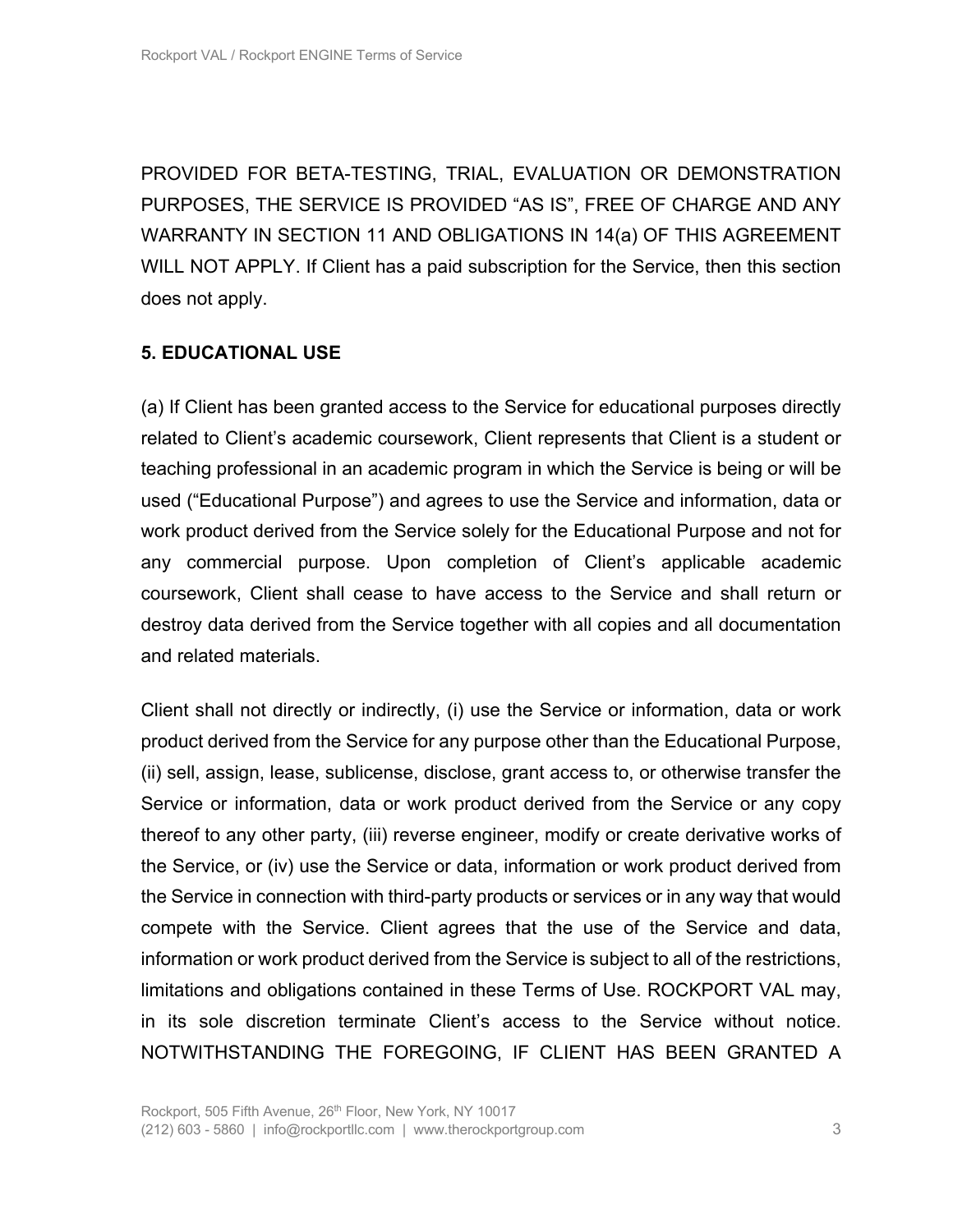LICENSE SOLELY FOR USE OF THE SERVICE FOR EDUCATIONAL PURPOSE, THE SERVICE IS PROVIDED "AS IS", FREE OF CHARGE AND ANY WARRANTY IN SECTION 11 AND OBLIGATIONS IN 14(a) OF THIS AGREEMENT WILL NOT APPLY.

(b) Client shall obtain no intellectual property ownership regarding the Service or data, information or work product derived from the Service and hereby assigns to ROCKPORT VAL any enhancements of the Service generated in the course of Client's academic coursework.

Without limitation, Client acknowledges and agrees that the Service and documentation and related materials are Confidential Information of ROCKPORT VAL as defined in Section 12. Client shall use such Confidential Information solely for the Educational Purpose and shall protect such Confidential Information by using the same degree of care to prevent disclosure of Client's own similar information but in any event shall use no less than a reasonable degree of care.

(c) ROCKPORT VAL will be given full credit and acknowledgement for the support provided to Client in any publications resulting from the Educational Purpose.

# **6. TERM AND TERMINATION**

(a) If Client signs up for the "Monthly" plan, the Term of this Agreement begins on the date specified in the order form, invoice or payment confirmation, as applicable, and automatically renews on a month-to-month basis at ROCKPORT VAL's current monthly rate for the Service until Client or ROCKPORT VAL terminates this Agreement. If Client signs up for the an annual or multi-month plan, the Term of this Agreement begins on the date specified in the order form, invoice or payment confirmation, as applicable, and automatically renews for the same period at ROCKPORT VAL's then current rate for such term unless Client or ROCKPORT VAL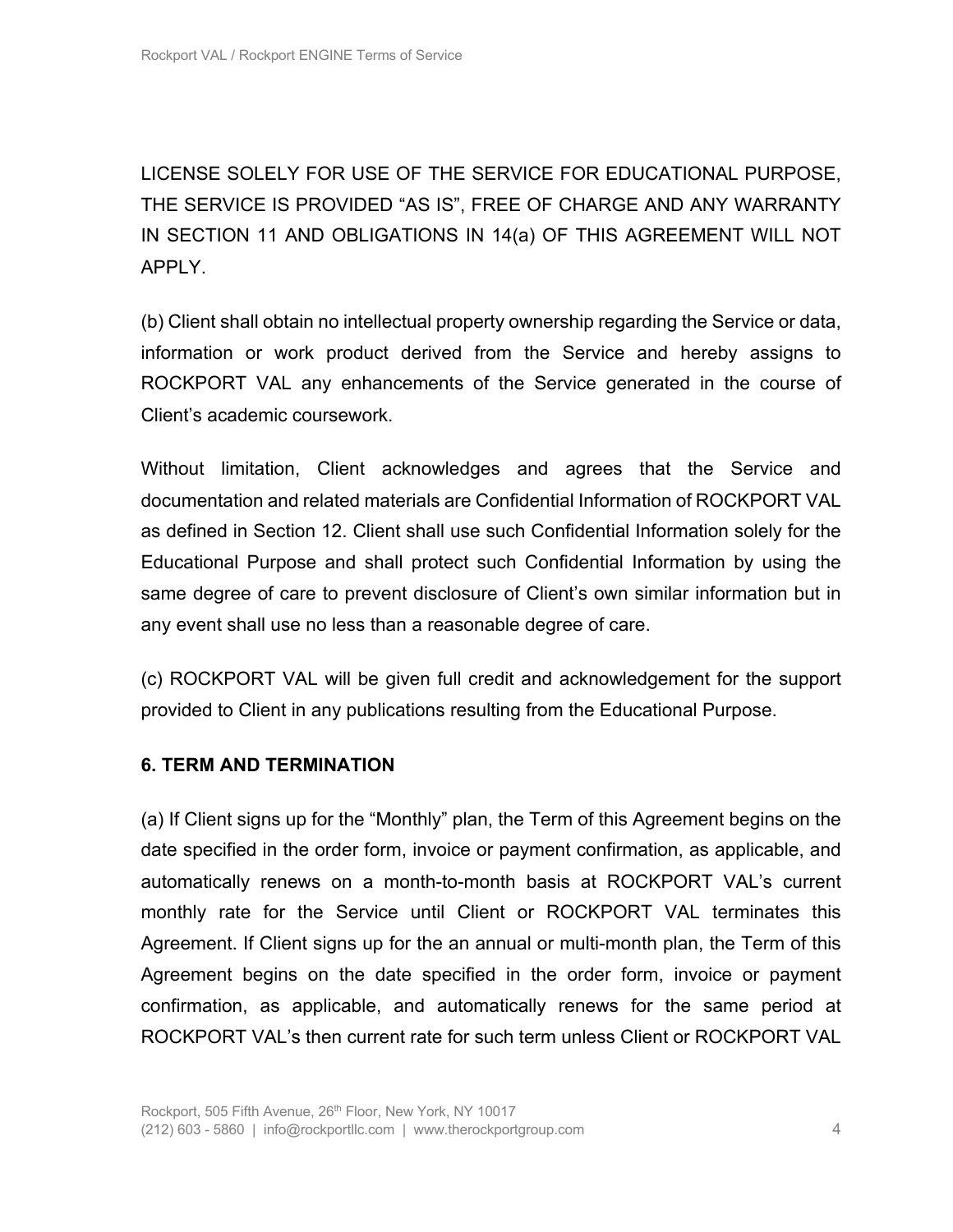gives a notice of non-renewal at least thirty (30) days prior to expiration of the initial term or then-current renewal term, as applicable.

(b) Except as expressly set forth below, if Client terminates this Agreement, the termination will become effective at the end of the then current Term. Notwithstanding the foregoing, either party may terminate this Agreement at any time upon written notice in the event that the other party has materially violated any of the provisions of this Agreement. In addition, ROCKPORT VAL may terminate the Agreement on the occurrence of any of the following:

 (a) Client fails to pay any fees or other amount payable to ROCKPORT VAL by Client set forth hereunder;

(b) Client attempts to transfer this Agreement (or any rights or licenses under this Agreement) to any third-party in violation of Section 17 (Assignment) below;

(c) Client's use of the Service exceeds the permitted uses set forth in this Agreement or other documents approved in writing by Rockport VAL; or

(d) Client is the subject of any proceeding relating to insolvency, bankruptcy, receivership, liquidation, or composition for the benefit of creditors.

# **7. FEES & REFUNDS**

(a) The fees for the Service are stated in the invoice or payment confirmation and are non-refundable. Unless otherwise specified in writing by Client and ROCKPORT VAL, ROCKPORT VAL may not increase the fees during Client's initial term but may increase its fees for any renewal term. ROCKPORT VAL may in its sole discretion change its subscription plans or adjust pricing for its services or any components thereof in any manner and at any time as it may determine. Rockport VAL will attempt to provide Client with advance notice of any such price changes prior to the next billing cycle but will not provide notification of any changes in applicable taxes. If Client does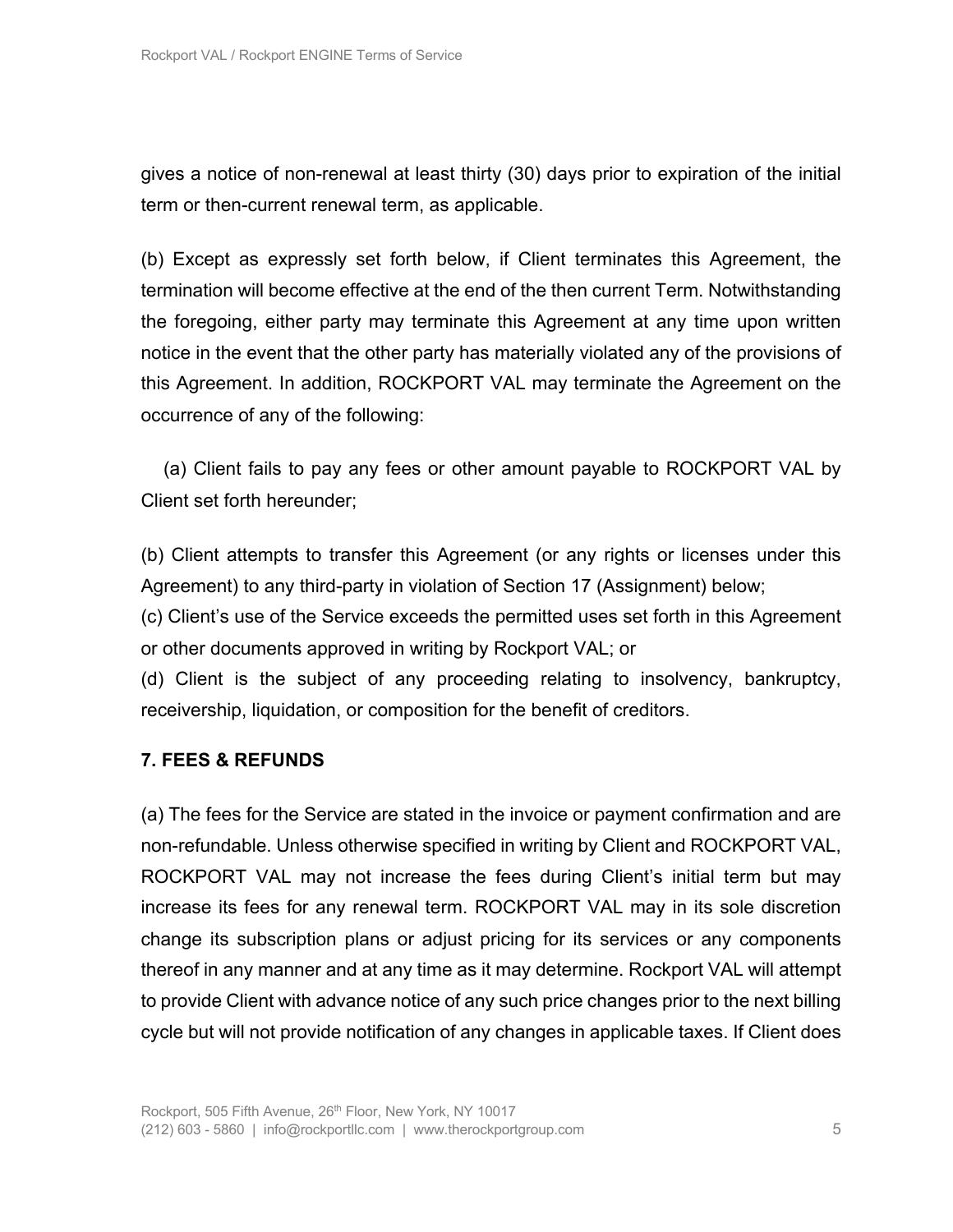not wish to accept a price change for an upcoming Term, Client may cancel the subscription in accordance with this Agreement effective as of the termination date of the then current Term. Any discounts described in the invoice or payment confirmation are for the initial term only unless otherwise stated and agreed upon in writing by Rockport VAL.

(b) Fees are stated and must be paid in United States Dollars. The stated Fees do not include any sales, use, VAT or like taxes ("Sales Tax"). Client must pay any applicable Sales Tax that ROCKPORT VAL is required to collect from Client under applicable law. ROCKPORT VAL reserves the right to charge Sales Tax on or after the first day of each billing cycle.

(c) Unless Client has made other arrangements with ROCKPORT VAL, Client must authorize and maintain a current valid means for ROCKPORT VAL to collect the fees for the Service at all times during the Term. ROCKPORT VAL may charge the fees on or after the first day of each billing cycle. If ROCKPORT VAL agrees to accept payments against invoices, ROCKPORT VAL may invoice the fees on or after the first day of each billing cycle . Invoiced fees are due upon receipt of invoice date except as otherwise agreed to by ROCKPORT VAL in writing.

(d) ROCKPORT VAL may suspend or terminate the Service or Agreement if Client's payment is overdue, including if a charge to Client's payment card or account is rejected. ROCKPORT VAL may charge interest on overdue amounts at 1.5% per month. If ROCKPORT VAL takes legal action to collect an overdue amount, Client must also pay ROCKPORT VAL's reasonable costs of collection, such as attorney fees and court costs.

(e) REFUNDS WILL NOT BE PROVIDED FOR ANY SERVICE OR PLAN. WE DO NOT PROVIDE CREDIT, REFUNDS OR PRORATED BILLING FOR SUBSCRIPTIONS THAT ARE CANCELLED MID-MONTH OR DURING THE TERM.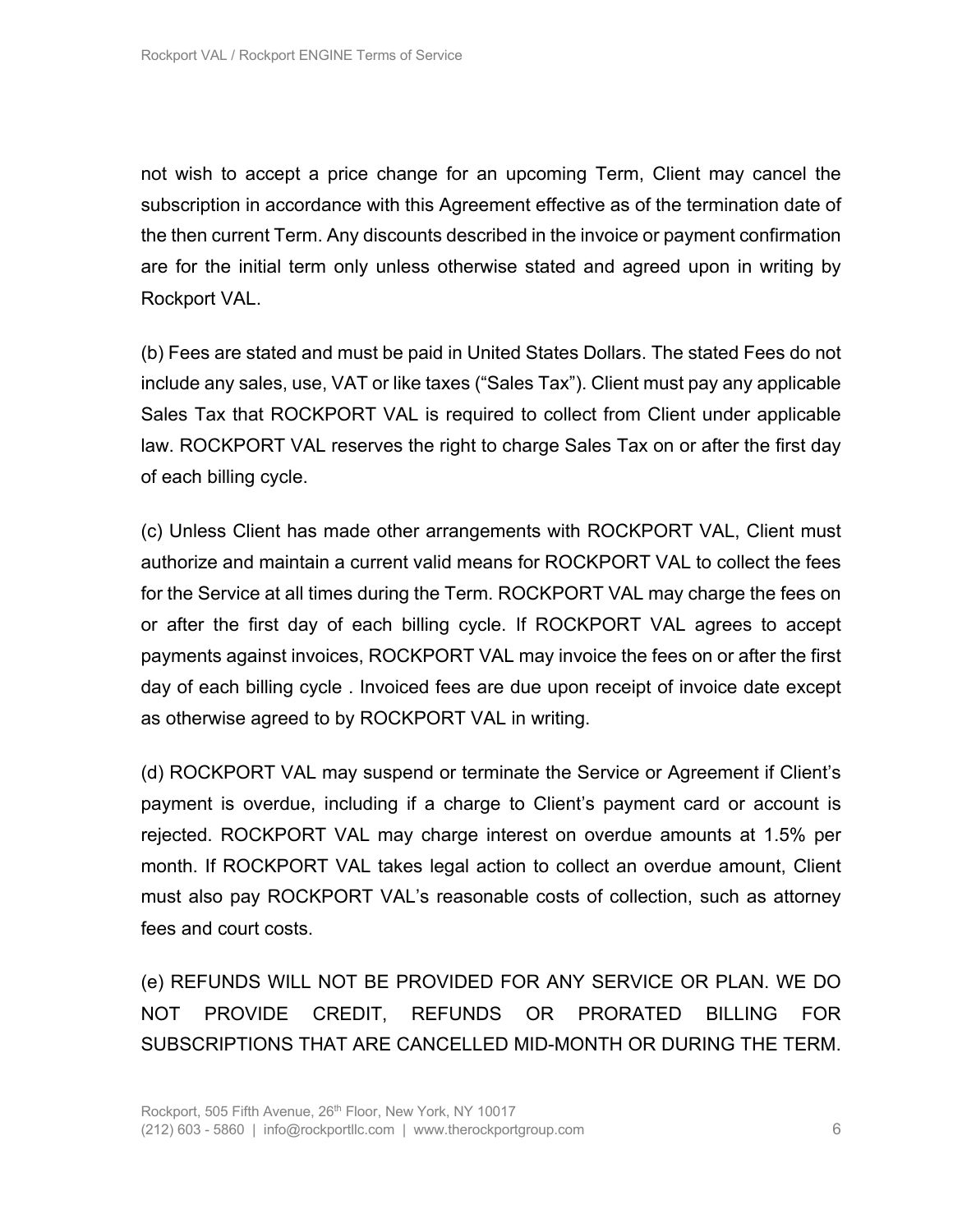In such a circumstance, Client will continue to have access to the Service until the end of the initial or renewal term, as applicable. Please note that Client must cancel this Agreement in accordance with Section 6 of this Agreement in order to avoid being charged the Fees for the next Term.

#### **8. OWNERSHIP OF DATA; RESTRICTIONS**

ROCKPORT VAL owns all right, title and interest, including all intellectual property rights, in and to the Service and related documentation, any aggregated and anonymized data related to Client's use of the Service and any suggestions, ideas, enhancement requests, feedback, recommendations or other information provided by Client relating to the Service and Client assigns and agrees to assign any and all rights therein to ROCKPORT VAL. The Service constitutes valuable commercial property and trade secrets of ROCKPORT VAL and/or its third-party information providers ("Third Party Providers"). Client will not claim any ownership interest in or right to use the Service except as provided herein, nor will it contest ROCKPORT VAL's or its Third Party Providers ownership rights. Client further agrees that ROCKPORT VAL and its Third Party Providers will maintain exclusive ownership and rights (including the copyright) in the Service and that this Agreement will not be construed to vest in the Client any rights with respect to the Service except to use it for its own internal purposes during the term of this Agreement. Client will treat all aspects of the Service and any information obtained therefrom as confidential. Client will not (i) adapt, reverse engineer, decompile or disassemble any portion of the Service or otherwise attempt to derive its source code; (ii) remove any identification markings, including but not limited to copyright notices and trademarks, from the Service; (iii) make any modification, enhancement, or derivative work of the Service, or incorporate the Service, or any portion thereof, into or with any other software; or (iv) sell, assign, lease, sublicense, disclose, grant access to, or otherwise transfer the Service or information, data or work product derived from the Service or any copy thereof to any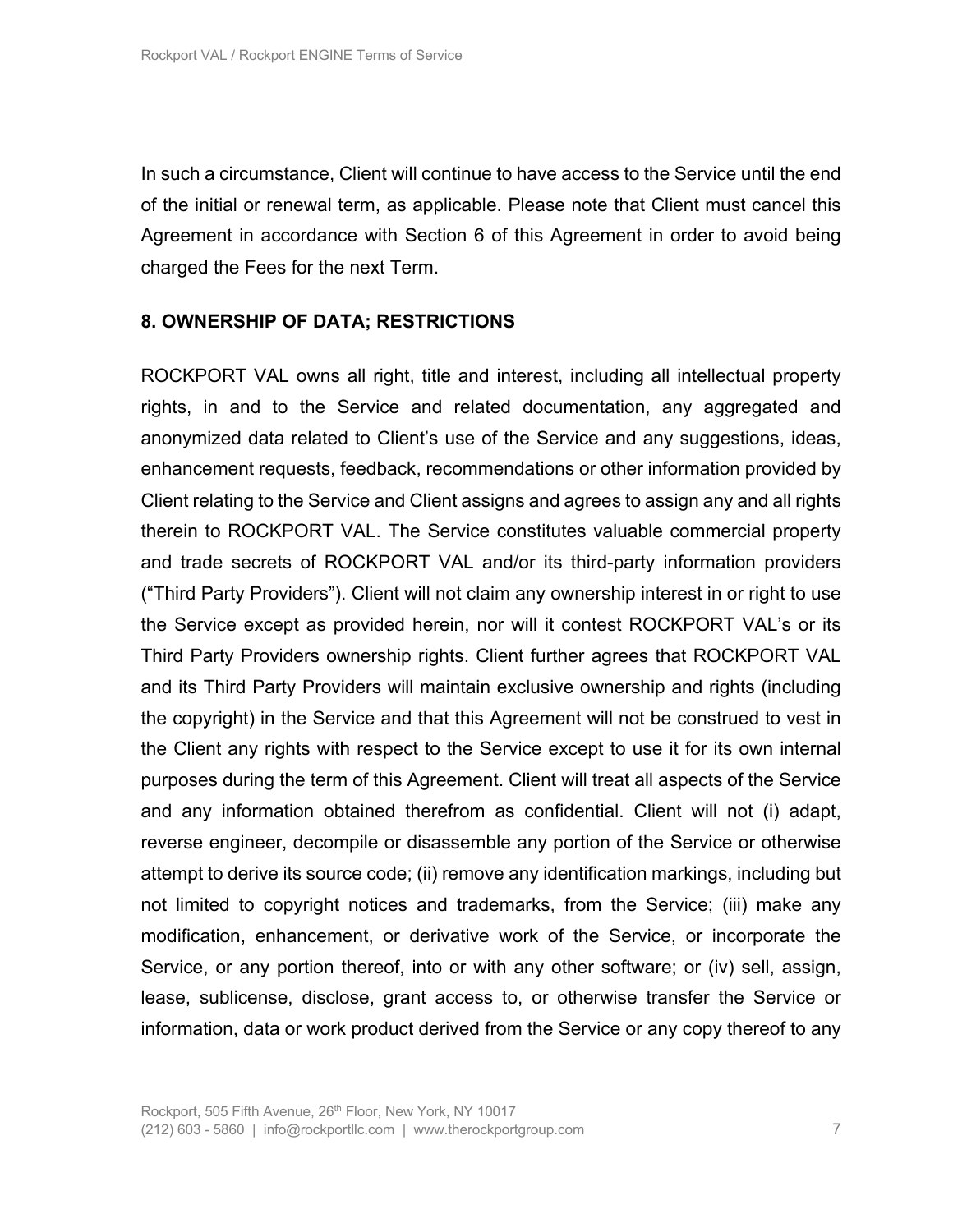other party. Client represents, warrants, and covenants that it owns or otherwise has all rights, licenses, permissions and approvals necessary to make the assignment described above, to provide the consents described in Section 11, and to perform all of its other obligations hereunder.

# **9. SECURITY**

Each party shall implement commercially reasonable security measures designed to meet the following objectives: (a) ensure the security and confidentiality of Confidential Information; (b) protect against any reasonably anticipated threats or hazards to the security or integrity of Confidential Information; and (c) protect against unauthorized access to or use of the Confidential Information. The parties will cooperate fully with each other regarding efforts to monitor compliance with this Agreement, including but not limited to providing, upon request and at no cost, copies of audits, test results or an equivalent measure of the party's efforts to protect the Confidential Information. ROCKPORT VAL shall not intentionally introduce and will use reasonable safeguards consistent with industry standards to prevent third-parties from introducing into the Service any trojan horses, viruses, worms, time bombs or trap doors designed to disrupt, disable, harm, or otherwise impede the operation of the Service or to corrupt or damage Client's data, storage media, programs, or equipment.

# **10. SUPPORT**

ROCKPORT VAL will provide commercially reasonable telephone support from 8:30 A.M. to 6:00 P.M. EST daily including introductory telephonic training in use of the Service. Additional training may be agreed upon in a separate agreement approved of in writing by Rockport VAL. ROCKPORT VAL shall provide reasonable disaster recovery and backup capabilities consistent with industry standards to minimize disruptions or delays in providing the Service. To provide certain support services ("Support Services") requested by Client, ROCKPORT VAL may engage outside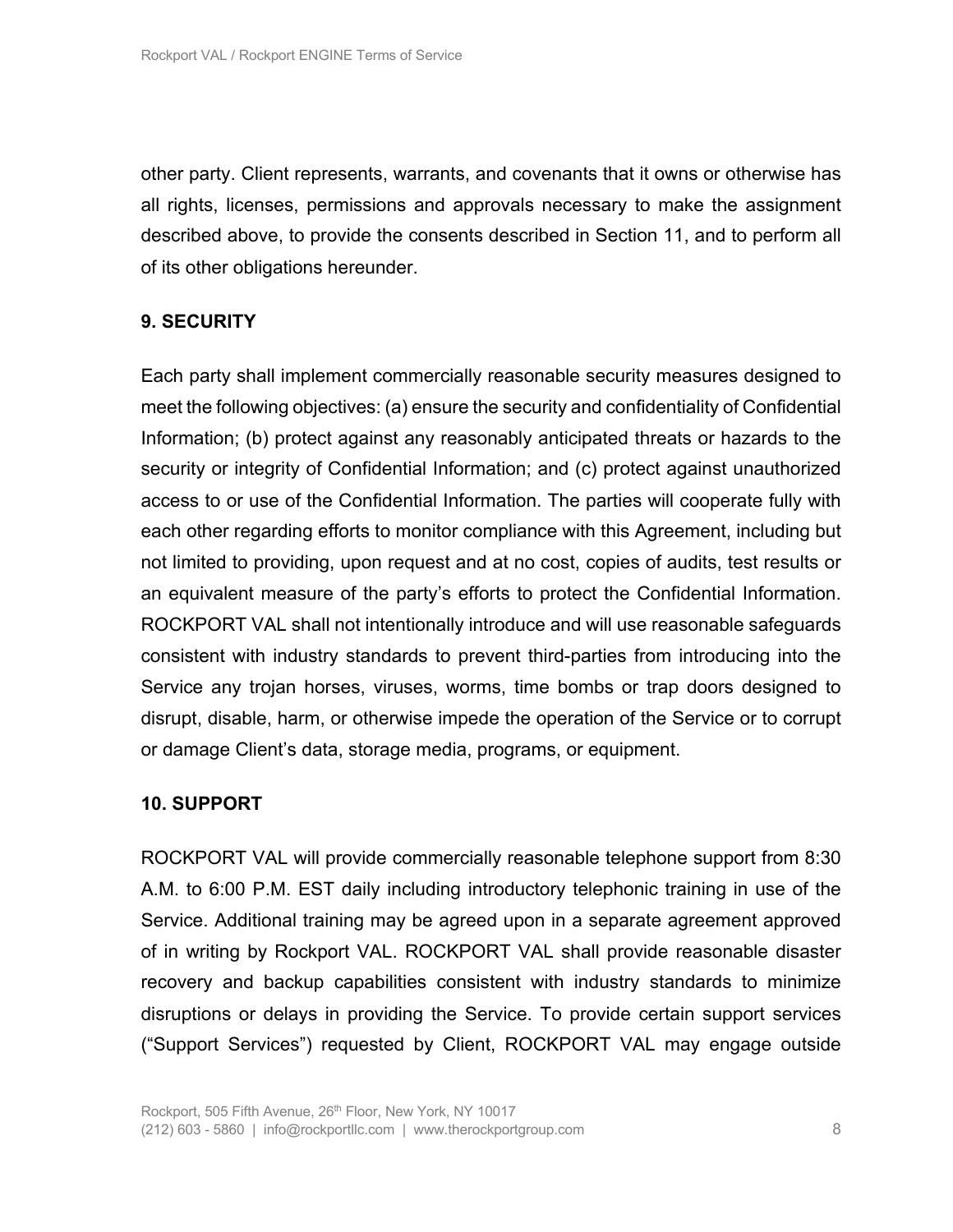consultants ("Consultants") who will have access to User Data, as defined in Section 11, and Confidential Information. In certain circumstances, Consultants may communicate with Client directly. All Consultants are bound by written agreement to maintain industry standard data security safeguards and to nondisclosure obligations consistent with this Agreement. By requesting or using those Support Services, Client agrees that ROCKPORT VAL may disclose User Data or Confidential Information required to provide the requested Support Services to Client and that ROCKPORT VAL is not responsible for any losses of User Data, breaches of confidentiality or other liability arising from acts or omissions of the Consultants.

## **11. PERFORMANCE; LIMITATIONS OF LIABILITY**

(a) ROCKPORT VAL will use commercially reasonable efforts to prepare and provide the Service in accordance with the technical documentation supplied therewith but shall not be liable for any inability to provide such Service when caused by any event, condition, or circumstance beyond ROCKPORT VAL's or any Third Party Providers' reasonable control ("Service Disruptions"). Client is aware that the foregoing Service Disruptions include, but are not limited to, possible data deficiencies such as inconsistency, incompleteness, sparseness, or untimeliness of data. Client acknowledges that ROCKPORT VAL's ability to deliver the Service may be dependent, in part, on the Client's ability to deliver to ROCKPORT VAL certain proprietary information and commentary which the Client may want included in the Service. Any and all such information and commentary uploaded, transmitted, stored, or otherwise provided by or on behalf of the Client (including by any Authorized Users) in connection with Client's use of the Service is referred to collectively as "User Data." Client further acknowledges that similar data may come from multiple Third Party Providers and that the use of specific data from one source versus another is in ROCKPORT VAL's sole discretion. In providing for the compilation of data for inclusion in the Service, ROCKPORT VAL and the Third Party Providers rely upon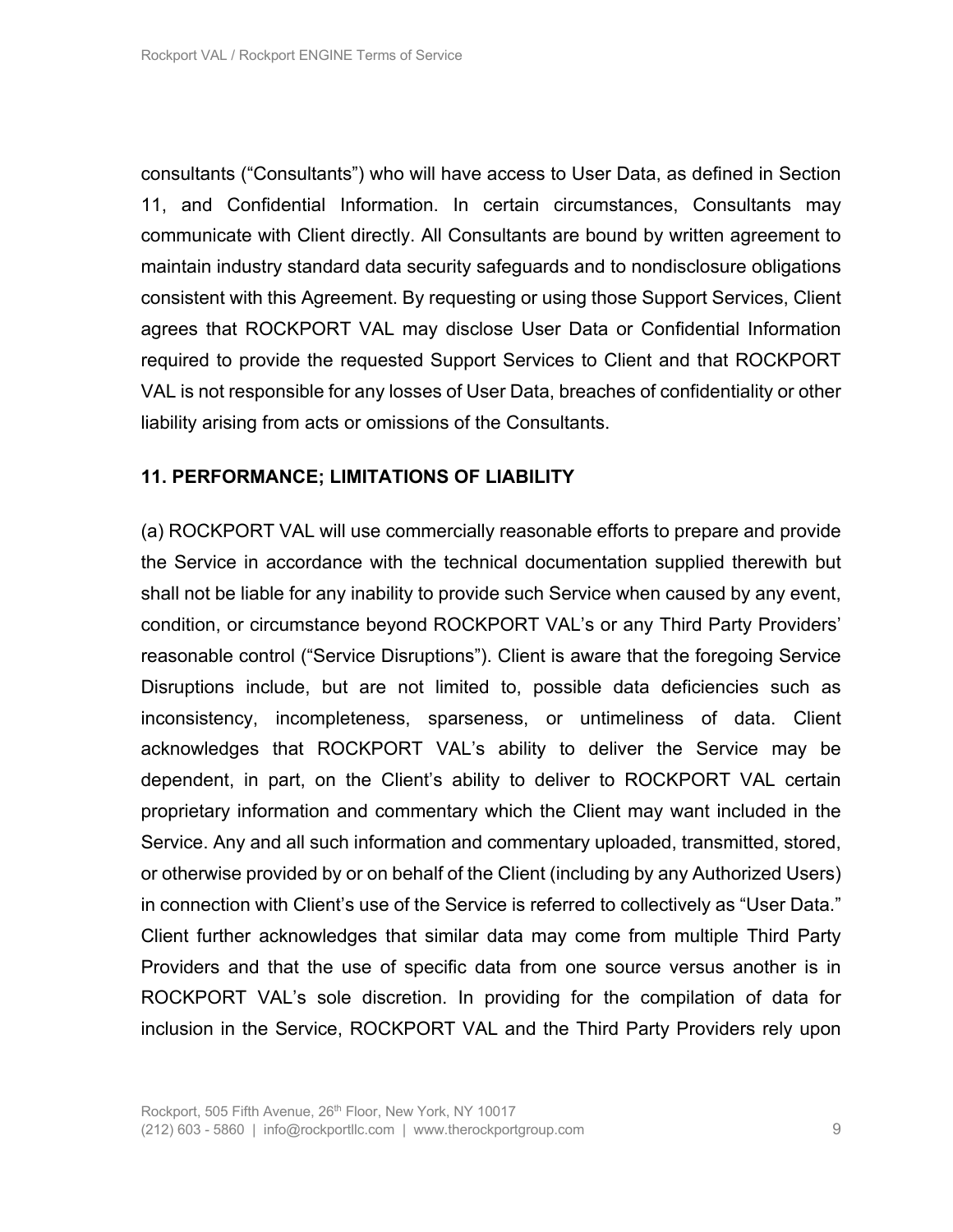sources that they believe to be accurate, but the Client acknowledges neither ROCKPORT VAL nor Third Party Providers will independently verify significant portions of such data.

(b) By registering for and/or using any Service, Client consents to the use of User Data (including any personal data or information such as name, address, and IP address(es) contained therein), as described below. User Data may be stored, processed, and used by ROCKPORT VAL and its affiliates in connection with providing, maintaining, and supporting the Service (for example, to improve user experience and/or tailor user interaction with the Service), and for other related purposes. ROCKPORT VAL and its affiliates may share User Data with its third-party investors and business partners (and their respective affiliates) to provide products and services, and such third parties may also use User Data to provide products and services, either jointly with ROCKPORT VAL, with other third parties, and/or independently. ROCKPORT VAL and such third-party investors/business partners may also: (i) use User Data in aggregated, anonymized format for any lawful purpose; (ii) share User Data with its/their respective affiliates and successors, and third-party service providers and/or business partners, in connection with the above-described uses; and (iii) share User Data in connection with the sale, assignment, merger or other transfer of its/their respective business(es), as applicable. Such third parties will be subject to contractual confidentiality requirements regarding User Data.

(c) ROCKPORT VAL does not warrant the Service to be free from defects or bugs or to be error-free. EXCEPT AS SPECIFICALLY PROVIDED HEREIN, ROCKPORT VAL DISCLAIMS ALL WARRANTIES, EXPRESS OR IMPLIED, INCLUDING WARRANTIES OF MERCHANTABILITY, FITNESS FOR A PARTICULAR PURPOSE, OR NONINFRINGEMENT. NEITHER ROCKPORT VAL NOR THE THIRD PARTY PROVIDERS REPRESENT OR WARRANT THE ACCURACY OR ADEQUACY OF THE DATABASES OR ANY WORK PRODUCT OR PROJECTIONS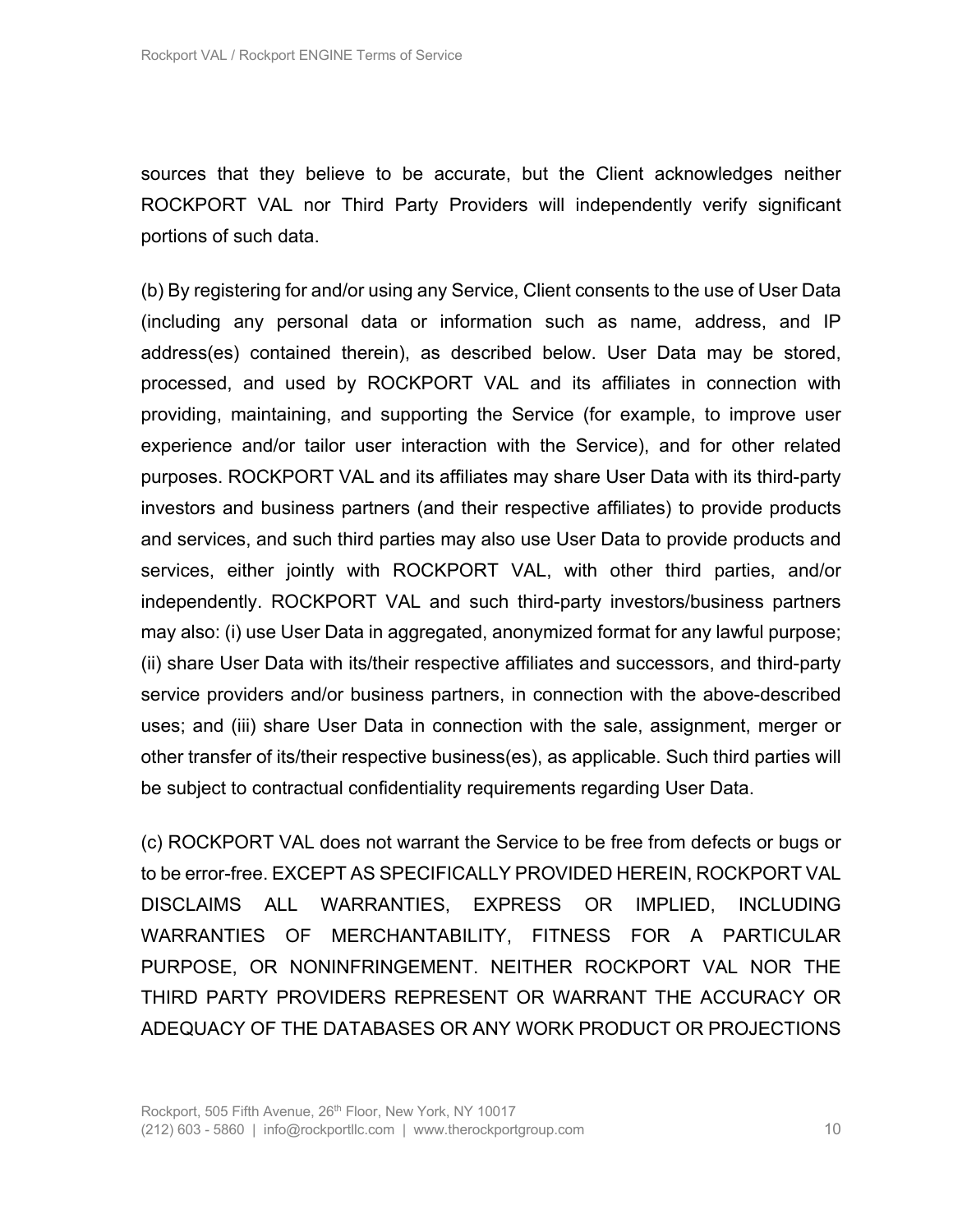BASED UPON SUCH DATABASE OR OF ANY DATA COMPILED BY ROCKPORT VAL OR THE THIRD PARTY PROVIDERS IN CONNECTION WITH THE SERVICES PROVIDED HEREUNDER OR ANY WORK PRODUCT OR PROJECTIONS BASED UPON SUCH DATA INCLUDING ANY VALUATION PROVIDED TO THE CLIENT HEREUNDER. NO REPRESENTATION IS MADE THAT THE SERVICE WILL PRODUCE CERTAIN RESULTS. ANY ANALYSES, OPINIONS, ESTIMATES, RATINGS OR RISK CODES PROVIDED BY ROCKPORT VAL OR THROUGH THE SERVICE ARE PROVIDED FOR ILLUSTRATIVE PURPOSES ONLY, AND ARE NOT INTENDED TO PROVIDE, NOR SHOULD THEY BE INTERPRETED AS PROVIDING, ANY FACTS REGARDING, OR PREDICTION OR FORECAST OF, ANY PARTICULAR EVENT OR RISK. CLIENT FULLY AND KNOWINGLY ASSUMES ALL RISK THAT ANALYSIS, DATA OR OTHER RESULTS, EVALUATIONS OR CONCLUSIONS OBTAINED OR DERIVED USING THE SERVICE WILL BE ACCURATE, VALUABLE OR USEFUL. IN NO EVENT SHALL ROCKPORT VAL OR THE THIRD PARTY PROVIDERS BE LIABLE TO CLIENT OR ANYONE ELSE FOR ANY DECISION MADE OR ACTION TAKEN BY CLIENT IN RELIANCE THE SERVICE. NEITHER ROCKPORT VAL NOR THE THIRD PARTY PROVIDERS WILL BE LIABLE FOR ANY LOSS RESULTING DIRECTLY OR INDIRECTLY FROM MISTAKES, OMISSIONS, INTERRUPTIONS, DELAYS, ERRORS, OR DEFECTS, WHETHER HUMAN OR MECHANICAL, OCCURRING IN THE COURSE OF FURNISHING SERVICE, EXCEPT STEMMING FROM WILLFUL MISCONDUCT OR GROSS NEGLIGENCE. NEITHER ROCKPORT VAL NOR THE THIRD PARTY PROVIDERS WILL BE IN ANY WAY LIABLE FOR ANY SPECIAL, CONSEQUENTIAL, EXEMPLARY OR PUNITIVE DAMAGES. ROCKPORT VAL'S LIABILITY HEREUNDER, REGARDLESS OF THE NATURE OR FORM OF CLIENT'S CLAIM, WILL BE LIMITED TO THE COST PAID OR PAYABLE BY THE CLIENT FOR THE SERVICE FOR THE THREE (3) MONTH PERIOD PRECEDING THE DATE ANY SUCH LIABILITY MAY ARISE. CLIENT FURTHER AGREES THAT NO ACTION, REGARDLESS OF FORM, ARISING FROM OR PERTAINING TO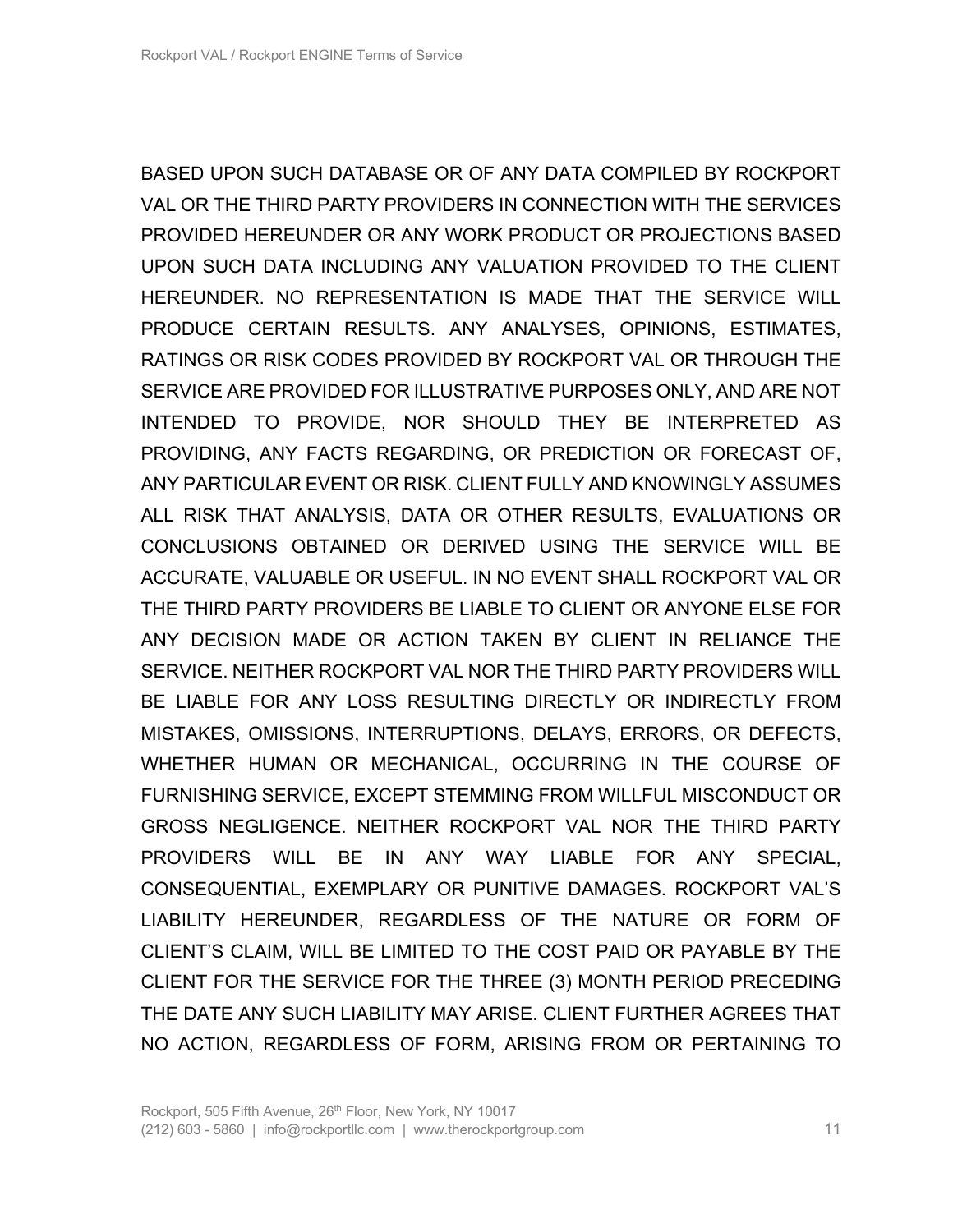ROCKPORT VAL SERVICES MAY BE BROUGHT BY THE CLIENT MORE THAN ONE (1) YEAR AFTER THE EVENT GIVING RISE TO SUCH ACTION HAS OCCURRED. CLIENT AGREES AND ACKNOWLEDGES THAT ROCKPORT VAL IS NOT AN INVESTMENT ADVISOR, A FINANCIAL ADVISOR OR A SECURITIES BROKER. THE SERVICE HAS BEEN PREPARED SOLELY FOR INFORMATIONAL AND EDUCATIONAL PURPOSES, AND IS NOT AN OFFER TO ORIGINATE, BUY OR SELL ANY MORTGAGE INSTRUMENT, TO BUY OR SELL OR A SOLICITATION OF AN OFFER TO BUY OR SELL ANY SECURITY OR INSTRUMENT OR TO PARTICIPATE IN ANY PARTICULAR TRADING STRATEGY. THE SERVICE IS INTENDED TO BE AN AID TO CLIENT'S OWN INVESTMENT PROCESS AND CLIENT'S INVESTMENT ACTIONS SHOULD BE SOLELY BASED UPON ITS OWN DECISIONS AND RESEARCH.

#### **12. CONFIDENTIAL INFORMATION**

(a) Each party acknowledges that it or its employees may, in the course of performing its responsibilities under this Agreement, be exposed to or acquire information which is proprietary to or confidential to the other, its affiliated companies or third parties to whom such party has a duty of confidentiality. Any and all non-public information of any form obtained by ROCKPORT VAL or its employees in the performance of this Agreement shall be deemed to be confidential and proprietary information ("Confidential Information"). Any and all non-public information of any form obtained by Client or its employees including, without limitation, the Service, documentation and terms of this Agreement, shall be deemed to be confidential and proprietary information. Each party agrees to hold such information in strict confidence and not to disclose such information to third parties or to use such information for any purpose whatsoever other than as contemplated by this Agreement and to advise each of its employees, agents or consultants who may be exposed to such Confidential Information of their obligations to keep such information confidential. Notwithstanding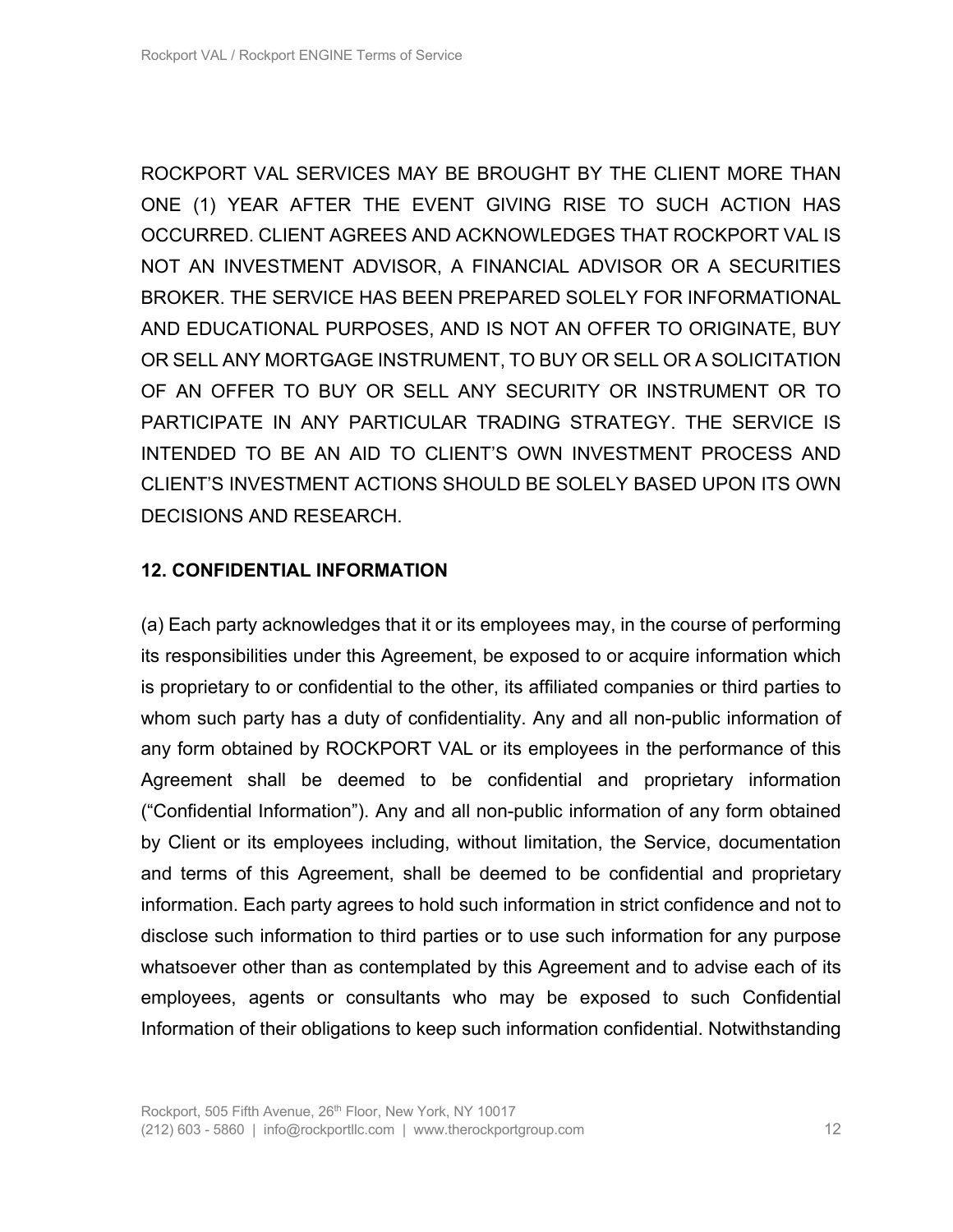the foregoing, ROCKPORT VAL may list Client as a client of ROCKPORT VAL on its website or in other material. In no event shall Client utilize any findings about ROCKPORT VAL or the Service in any direct or indirect publication, disclosure or dissemination (written or oral) by Client or any type of comparative analysis, benchmarking, summary, surveys, business technology summaries, or other similar market assessment, report or like information concerning, referencing, describing, critiquing or evaluating services similar to those provided ROCKPORT VAL, except with the express written consent of ROCKPORT VAL in each instance.

(b) Confidential Information shall not include information which the disclosing party can show by objective or verifiable evidence is (i) in or becomes part of the public domain other than by disclosure by a party in violation of this Agreement, (ii) demonstrably known to such party previously, (iii) independently developed by such party outside of this Agreement or (iv) rightfully obtained by such party from third parties under no known confidentiality obligation. If the receiving party is required by law to disclose Confidential Information, the receiving party may do so without breaching this section upon notice to the disclosing party, unless legally prohibited, and then only to the extent necessary to comply with the law. ROCKPORT VAL and Client understand and agree that, in the event of a breach of this section, damages may not be an adequate remedy and each party shall be entitled to seek injunctive relief to restrain any such breach, threatened or actual.

#### **13. NON-HIRE/NON-SOLICITATION**

Client agrees not to solicit to hire and/or hire or otherwise directly or indirectly solicit to retain and/or retain the services of any person who is or was during the previous six-month period an employee of or consultant to ROCKPORT VAL or ROCKPORT VAL affiliates for the period beginning with the date that this Agreement is executed and ending one year after termination of this Agreement. If Client does hire or otherwise directly or indirectly retain any such employee or consultant, ROCKPORT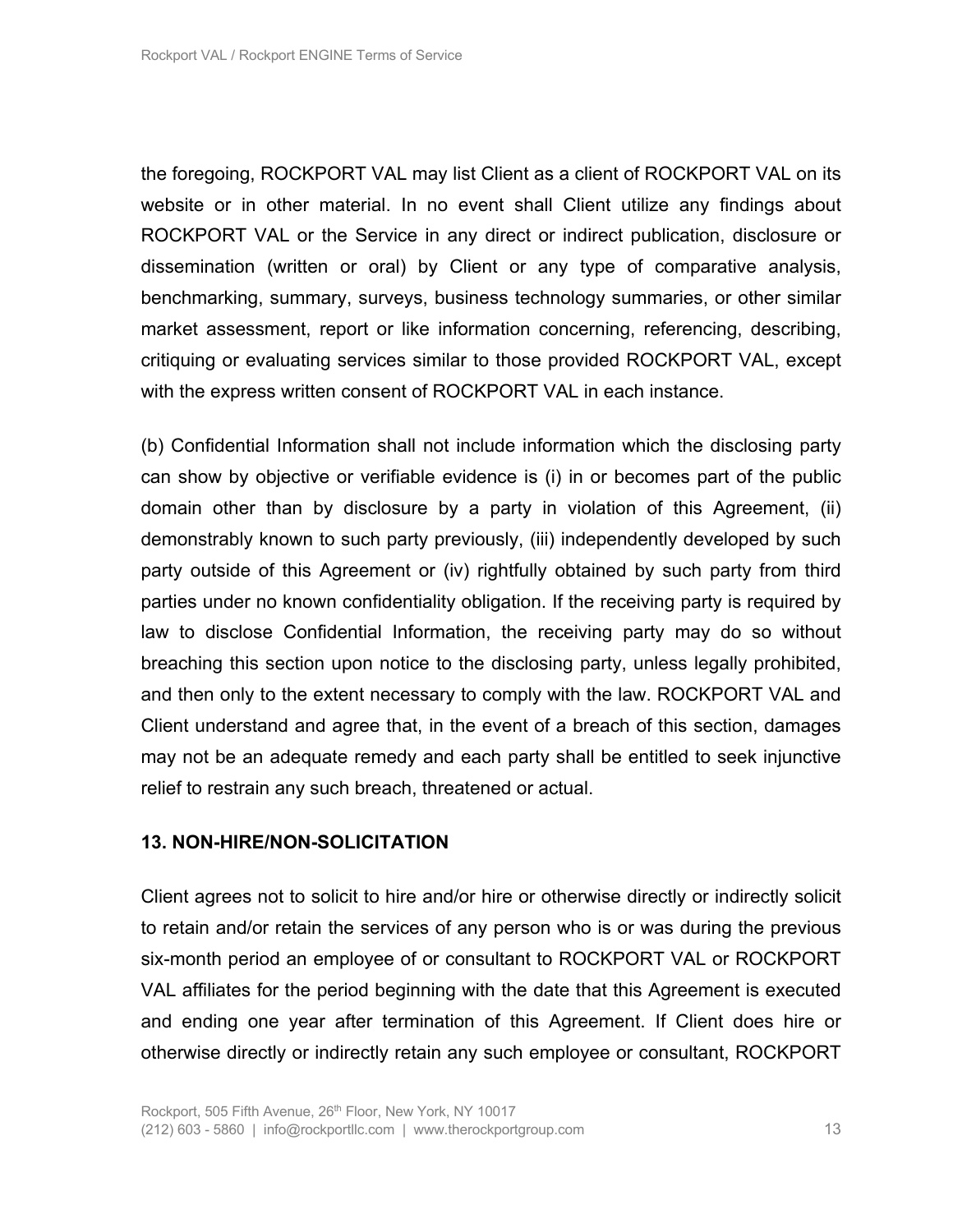VAL may, in its sole discretion, elect to receive from Client an amount equal to forty percent (40%) of the previous year's compensation (including bonus) for such employee or consultant. If Client retains any such employee or consultant on less than 90 days' notice to ROCKPORT VAL, the amount of such payment will be sixty percent (60%) of the previous year's compensation (including bonus) for such employee or consultant. Client agrees that these amounts are a reasonable estimate of the cost savings Client is likely to realize from hiring such employee or consultant and of the damages ROCKPORT VAL is likely to suffer from Client's breach of this covenant and that they do not constitute a penalty. Nothing in the preceding sentence will be construed to negate, limit, or waive any right ROCKPORT VAL may have to equitable relief to prevent a violation of this provision, nor as a waiver of any contractual or other common law rights ROCKPORT VAL may have with its employees or consultants.

#### **14. INDEMNIFICATION**

(a) Except as otherwise provided herein, ROCKPORT VAL shall (i) at its own expense defend Client with respect to any third-party claim that the Service as used by Client in accordance with the terms of this Agreement infringes or violates any U.S. patents, copyrights, trade secrets, licenses or other proprietary rights; and (ii) pay the resulting costs and damages finally awarded against Client by a court of competent jurisdiction that are the result of the third-party claim, the amounts negotiated and agreed to by ROCKPORT VAL in a written settlement. The foregoing obligations are subject to Client promptly providing ROCKPORT VAL with written notice of any claim which Client believes falls within the scope of this paragraph, Client reasonably cooperating with ROCKPORT VAL's request for information, and Client not being in material breach of this Agreement. Client may, at its own expense, assist in such defense if it so chooses, provided that ROCKPORT VAL shall control such defense and all negotiations relative to the settlement of any such claim. This provision shall survive the termination of this Agreement.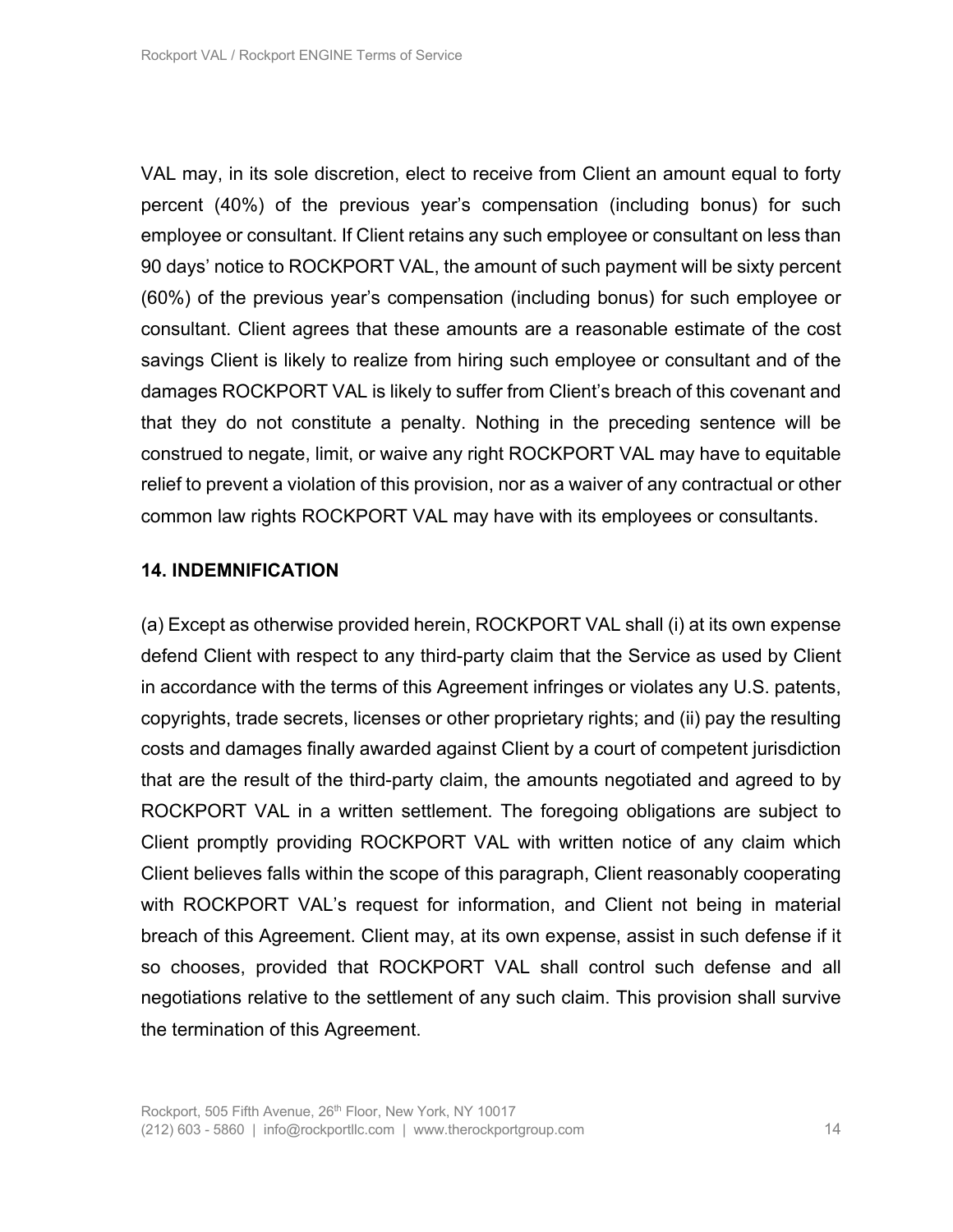(b) If the Service or any portion of the Service becomes, or in ROCKPORT VAL's opinion is likely to become subject to any claim of infringement, ROCKPORT VAL will either (i) procure for Client the right to continue exercising its rights under this Agreement with respect to the Service; or (ii) replace or modify the Service to make it non-infringing, or if, neither (i) nor (ii) are, in Rockport Val's sole discretion, commercially feasible, terminate this Agreement and refund to Client a pro-rated portion of the applicable fee paid for the Service, in which case Client will immediately cease all use of the Service. The provisions in Sections 14 (a) and (b) are ROCKPORT VAL's sole obligation and Client's sole remedy with respect to any infringement claim.

(c) Client will indemnify and hold ROCKPORT VAL and any Affiliated Provider harmless from and against any claim, liability, loss, injury, damage, cost or expense (including attorneys' fees) incurred by ROCKPORT VAL or any Affiliated Provider to any third-party arising from any use by Client of the Service supplied pursuant to this Agreement, except as related to a claim, liability, loss, injury, damage, cost or expense (including attorneys' fees) (i) covered by Section 14(a) above or (ii) arising out of ROCKPORT VAL's gross negligence or willful misconduct. ROCKPORT VAL may, at its own expense, assist in such defense if it so chooses, provided that Client shall control such defense and all negotiations relative to the settlement of any such claim. ROCKPORT VAL shall promptly provide Client with written notice of any claim which ROCKPORT VAL believes falls within the scope of this section. This provision shall survive the termination of this Agreement.

#### **15. REMEDIES**

In the event of a material breach or threatened material breach of any term of this Agreement that threatens any rights of ROCKPORT VAL or any Affiliated Provider in the Service or the economic value of the Service, ROCKPORT VAL and the Third Party Providers will be entitled to preliminary and permanent injunctive relief to protect such rights and interests. Nothing herein will preclude ROCKPORT VAL or the Third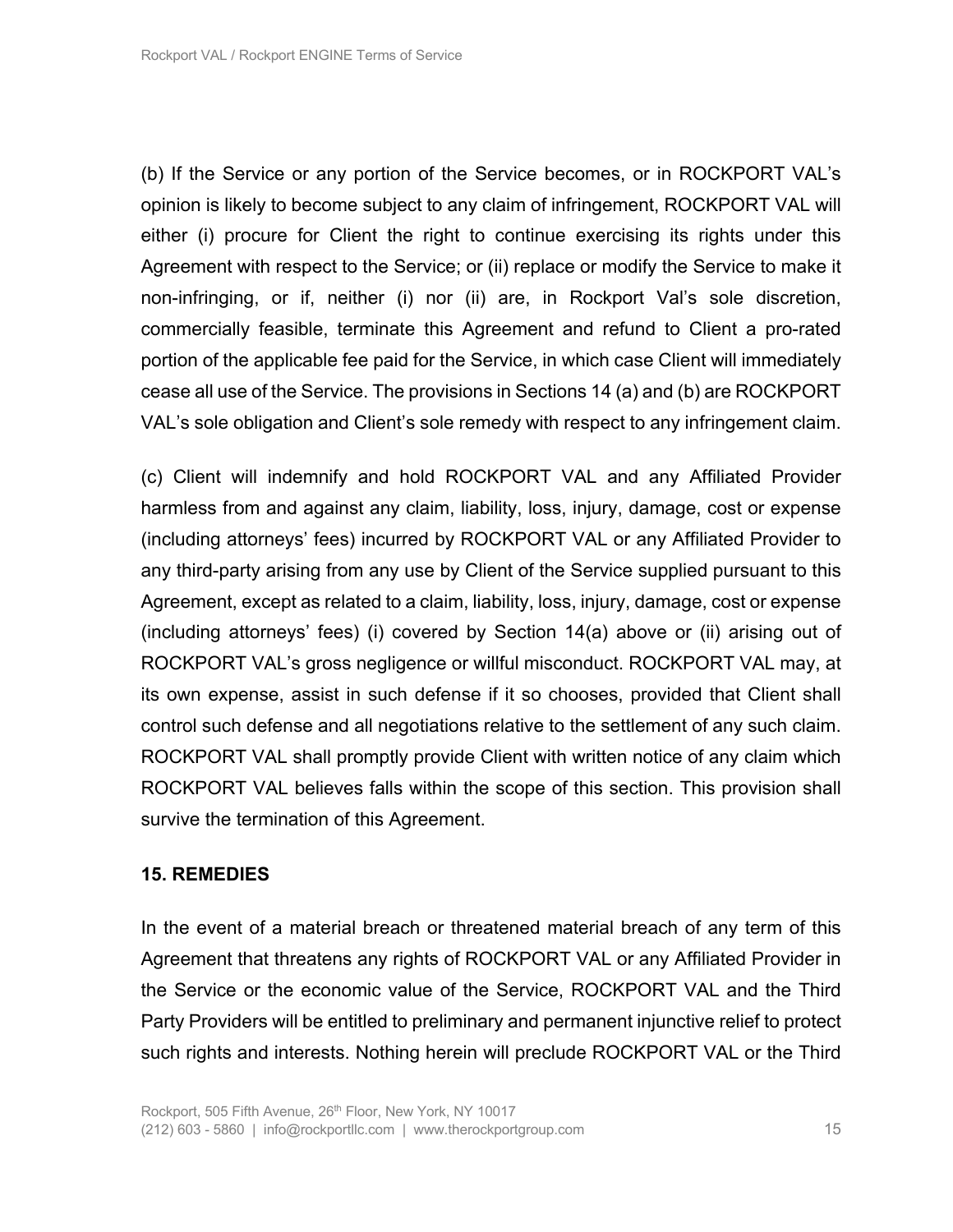Party Providers from pursuing any action or other remedy for any breach or threatened breach of this Agreement, all of which will be cumulative.

## **16. THIRD PARTY BENEFICIARIES**

Third Party Providers are intended third-party beneficiaries of this Agreement with respect to the provisions of each section in which the term appears.

## **17. ASSIGNMENT**

Neither this Agreement, nor any rights, duties, or obligations under this Agreement or any other agreement approved in writing by Rockport VAL may be assigned, or otherwise transferred, by Client without the prior written consent of ROCKPORT VAL. In the case of an assignment by Client to any of its affiliates that are in substantially the same business as Client, ROCKPORT VAL's consent will not be unreasonably withheld.

#### **18. APPLICABLE LAW; SEVERABILITY**

This Agreement and any modification thereto will be governed and construed under the laws of the State of New York without giving effect to the conflicts of law principles thereof. If, after a good faith effort to negotiate, the parties are unable to resolve the dispute, either party may submit the dispute for resolution by binding arbitration before a mutually-agreeable arbitrator to be conducted in accordance with the rules of the American Arbitration Association. The Federal Arbitration Act and federal arbitration law apply to this Agreement. All dispute resolution shall take place in New York City, Borough of Manhattan, New York and the parties irrevocably waive any objection to such venue. No arbitration shall be consolidated with any other arbitration proceeding involving any other person or entity. The parties acknowledge that this binding arbitration requirement restricts the right to sue in court, that there is no judge or jury,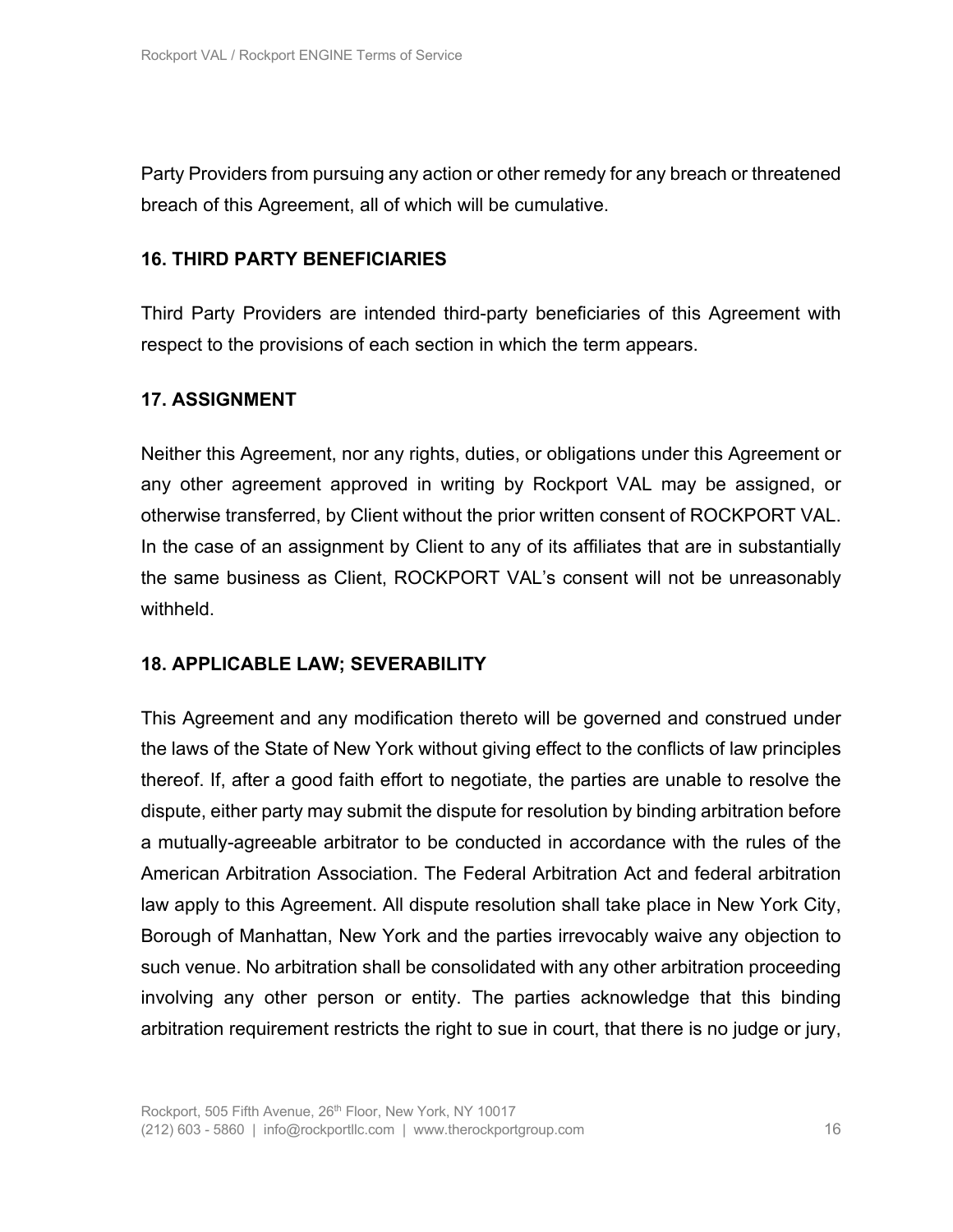and court review of an arbitration award is limited. CLIENT AGREES THAT ANY CLAIMS WILL ONLY BE BROUGHT ON AN INDIVIDUAL BASIS AND NOT AS A PLAINTIFF OR CLASS MEMBER IN ANY PURPORTED CLASS OR REPRESENTATIVE PROCEEDING. CLIENT AND ROCKPORT VAL HEREBY IRREVOCABLY WAIVE, TO THE FULLEST EXTENT PERMITTED BY APPLICABLE LAW, ANY AND ALL RIGHT TO TRIAL BY JURY IN ANY LEGAL PROCEEDING ARISING OUT OF OR RELATING TO THIS AGREEMENT, TRANSACTIONS CONTEMPLATED HEREBY AND ANY OTHER ANCILLARY AGREEMENTS. If any term or condition of this Agreement is held to be invalid, illegal or unenforceable, the validity, legality, and enforceability of the remaining terms and conditions hereof shall not in any way be affected or be impaired thereby. Each party in any judicial action or proceeding shall be responsible for its own costs, including without limitation, filing fees, attorney's fees, witness fees, expert fees, and travel expenses.

#### **19. SCOPE OF THE AGREEMENT**

This Agreement represents the entire agreement between ROCKPORT VAL and the Client relating to the Services. This Agreement supersedes all prior proposals, representations, understandings, and agreements, whether oral or in writing. ROCKPORT VAL may, in its sole discretion, revise or modify this Agreement at any time. Such changes, modifications, additions or deletions shall be effective immediately upon notice to Client, which may be given by any means including, but not limited to, posting on the ROCKPORT VAL website, or by electronic or conventional mail, or by any other means by which Client obtains notice thereof. Client should continue to review these terms whenever using the Service. By using the Services, the Client also agrees to and accepts the terms of ROCKPORT VAL's Privacy Policy, which is incorporated by reference herein and may be found here. The provisions of Sections 6, 7, 8, 11, 12, 13, 14, 15, 16, 18, and 19 and all such similar